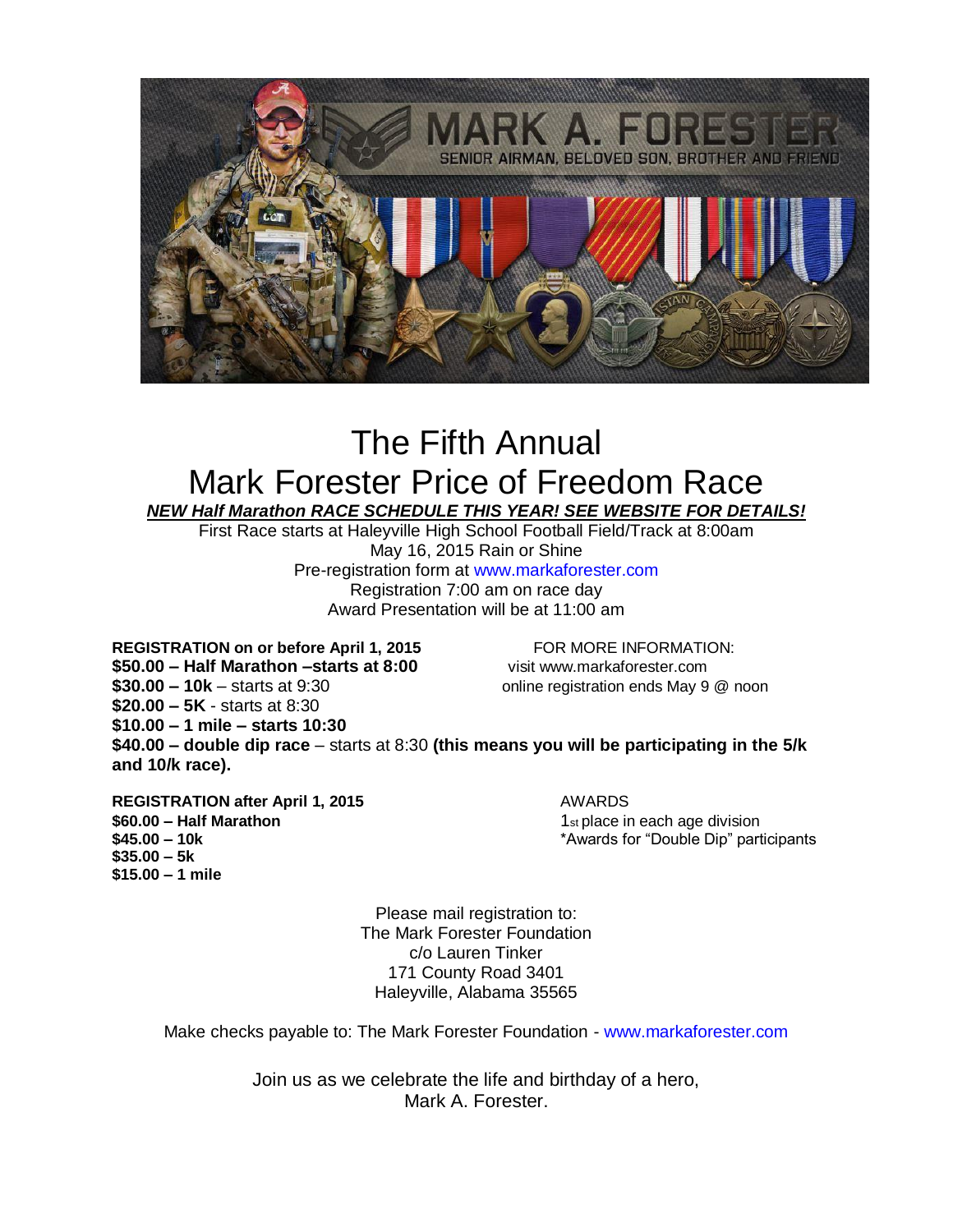"Greater love hath no man than this, that a man lay down his life for his friends" John 15:13

## The Mark Forester Price of Freedom Race

## Half Marathon/10k/5k/1mile Fun Run

May 16, 2015 Please mail registration to: The Mark Forester Foundation c/o Lauren Tinker 171 County Road 3401 Haleyville, Alabama 35565 Make checks payable to: The Mark Forester Foundation www.markaforester.com

| Age: (on race day) _________ Birth Date: _________________________ Male: ______ Female: _____                                            |              |       |             |          |  |  |
|------------------------------------------------------------------------------------------------------------------------------------------|--------------|-------|-------------|----------|--|--|
|                                                                                                                                          |              |       |             |          |  |  |
|                                                                                                                                          |              |       |             |          |  |  |
|                                                                                                                                          |              |       |             |          |  |  |
|                                                                                                                                          |              |       |             |          |  |  |
| <b>Shirt Size:</b>                                                                                                                       |              |       |             |          |  |  |
| <b>Youth Small</b>                                                                                                                       | Youth Medium |       | Youth Large |          |  |  |
| Small                                                                                                                                    | Medium       | Large | X-Large     | XX-Large |  |  |
| * If you would like Dri-Fit option please include additional \$5 along with registration fee & indicate below<br>Dri-Fit: Yes ___ No ___ |              |       |             |          |  |  |

| Race: | Half 10k |  |  |  | 1 mile (circle all races you will participate in) |
|-------|----------|--|--|--|---------------------------------------------------|
|-------|----------|--|--|--|---------------------------------------------------|

I, individually (or as a parent or guardian of a minor child under the age of 18 participating) state that I (or my minor child) is in proper physical condition to run/walk in a half marathon/10k/5k/1 mile race and request to participate in The Mark Forester Price of Freedom half marathon/10k/5k/1 mile race, May 16, 2015; and, In consideration of The Mark Forester Foundation permitting the undersigned or his/her minor child to engage in the aforesaid activity, the undersigned does, for himself/herself, his/her heirs, assigns, executors and administrators, remise, release and forever discharge The Mark Forester Foundation, its officers, agents, and/or employees, event sponsors , its officers, agents and/or employees and event volunteers from all manner of action and actions, suits, and sums of money, dues, claims, or demands, whatsoever, which arise out of or in any manner grow out of, property damage sustained by the undersigned or his/her minor child or injuries or death sustained by the undersigned or his /her minor child, including injuries known or unknown, by reason of being permitted to participate in the aforesaid